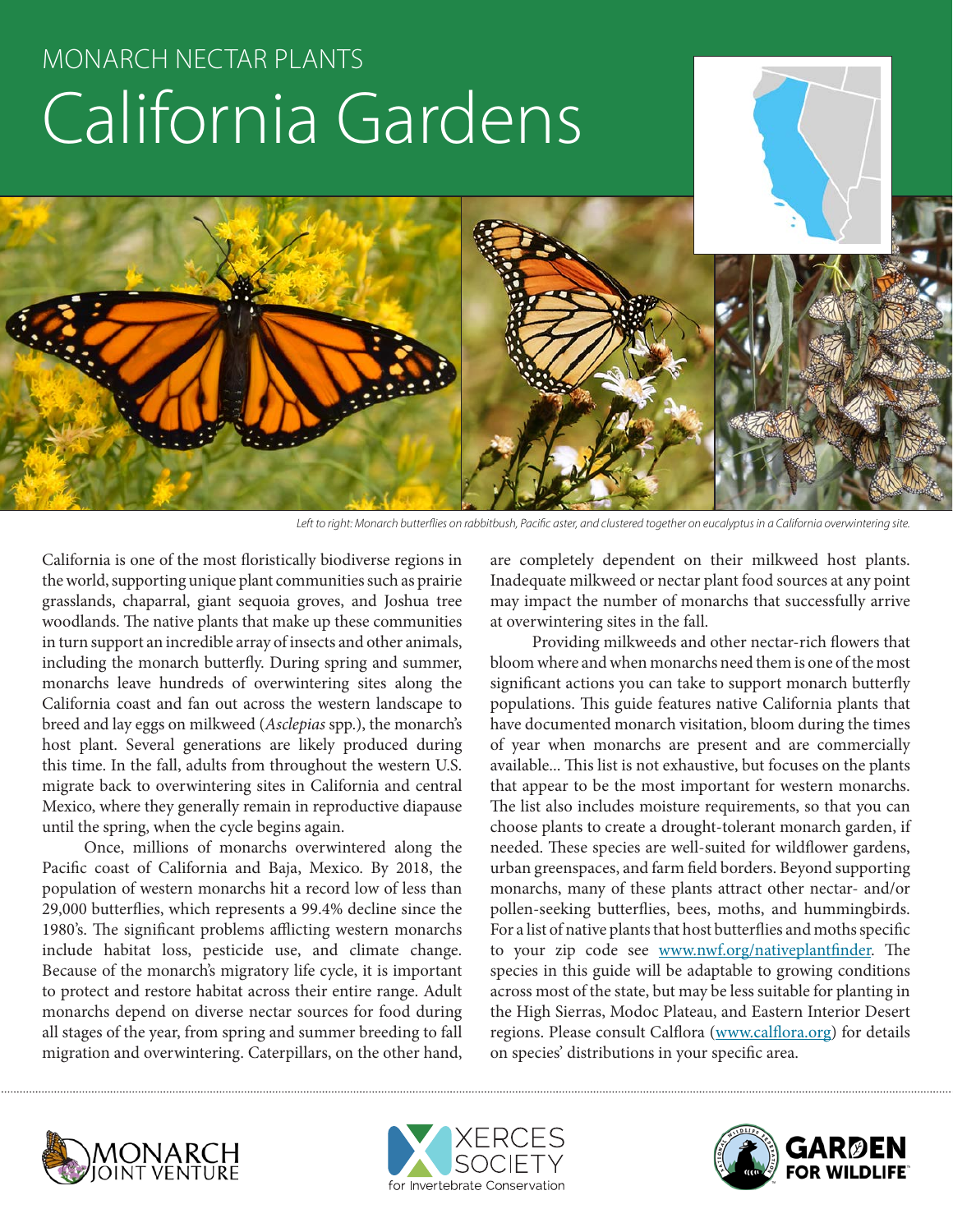

| <b>Bloom</b>                        | <b>Common Name</b>                                  | <b>Scientific Name</b>    | <b>Flower Color</b> | Max.            | Water<br><b>Height Needs</b> |
|-------------------------------------|-----------------------------------------------------|---------------------------|---------------------|-----------------|------------------------------|
|                                     | Forbs                                               |                           |                     | (Feet)          | Low, Med.,<br>or High        |
| <b>Spring to Summer</b>             | Nettleleaf giant hyssop                             | Agastache urticifolia     | Purple/red          | $\overline{2}$  | $\mathbf{L}$                 |
|                                     | Yarrow                                              | Achillea millefolium      | White               | $\overline{3}$  | $\mathbf{L}$                 |
| <b>Spring to Fall</b>               | Coastal sand verbena                                | Abronia latifolia         | Yellow              |                 | $\mathbf{L}$                 |
|                                     | Gumplant                                            | Grindelia camporum        | Yellow              | -4              | $L-H$                        |
|                                     | Milkweed <sup>¥0</sup>                              | Asclepias spp.            | Pink/white/purple   | $2 - 4$         | L/M                          |
|                                     | Oregon gumweed                                      | Grindelia stricta         | Yellow              | $5\overline{)}$ | $\, {\rm H}$                 |
|                                     | Western vervain                                     | Verbena lasiostachys      | Purple              | $\overline{3}$  | $\mathbf{L}$                 |
|                                     | Coyote mint                                         | Monardella villosa        | Pink/purple         | $\overline{2}$  | $\mathbf{L}$                 |
| <b>Summer</b>                       | Indian hemp                                         | Apocynum cannabinum       | White/pink          | 6               | M/H                          |
|                                     | Mountain monardella                                 | Monardella odoratissima   | White/purple        |                 | $\mathbf{L}$                 |
|                                     | Pacific aster <sup>*</sup>                          | Symphyotrichum chilense   | Yellow/violet       |                 | $\mathbf{L}$                 |
|                                     | Goldenrod                                           | Solidago spp.             | Yellow              | $\overline{3}$  | $\mathbf{L}$                 |
| <b>Summer to Fall</b>               | Smooth beggartick                                   | Bidens laevis             | Yellow              | $\overline{3}$  | $\, {\rm H}$                 |
|                                     | Sunflowers <sup>*</sup>                             | Helianthus spp.           | Yellow              | $5 - 8$         | $\mathbf M$                  |
|                                     | Western goldentop                                   | Euthamia occidentalis     | Yellow              | 6               | $\, {\rm H}$                 |
| <b>Winter to Spring</b>             | Bluedicks                                           | Dichelostemma capitatum   | Purple              | $\overline{3}$  | $\mathbf{L}$                 |
| <b>Winter to Summer</b>             | Seaside fleabane                                    | Erigeron glaucus          | Purple              | $\overline{2}$  | $\mathbf{L}$                 |
|                                     | <b>Shrubs and Trees</b>                             |                           |                     |                 |                              |
| Year-round                          | Coyotebrush, mulesfat, desertbroom                  | Baccharis spp.            | White/yellow/pink   | $6 - 10$        | $\Gamma$                     |
|                                     | <b>Black sage</b>                                   | Salvia mellifera          | Blue/purple         | 6               | $\mathbf{L}$                 |
| <b>Spring to Summer</b>             | Desert sage                                         | Salvia dorrii             | Purple              |                 | $\mathbf{L}$                 |
|                                     | Common buttonbush                                   | Cephalanthus occidentalis | White               | 6               | $\, {\rm H}$                 |
| <b>Summer to Fall</b>               | Rabbitbrush, goldenbush, mock heather <sup>36</sup> | Ericameria spp.           | Yellow              | $4 - 8$         | $\mathbf{L}$                 |
| 23<br><b>Winter to Spring</b><br>24 | Manzanita                                           | Arctostaphylos spp.       | Pink/white          | $1 - 30$        | ${\rm L/M}$                  |
|                                     | Willow                                              | Salix spp.                | White               | $20 - 50$       | $\, {\rm H}$                 |



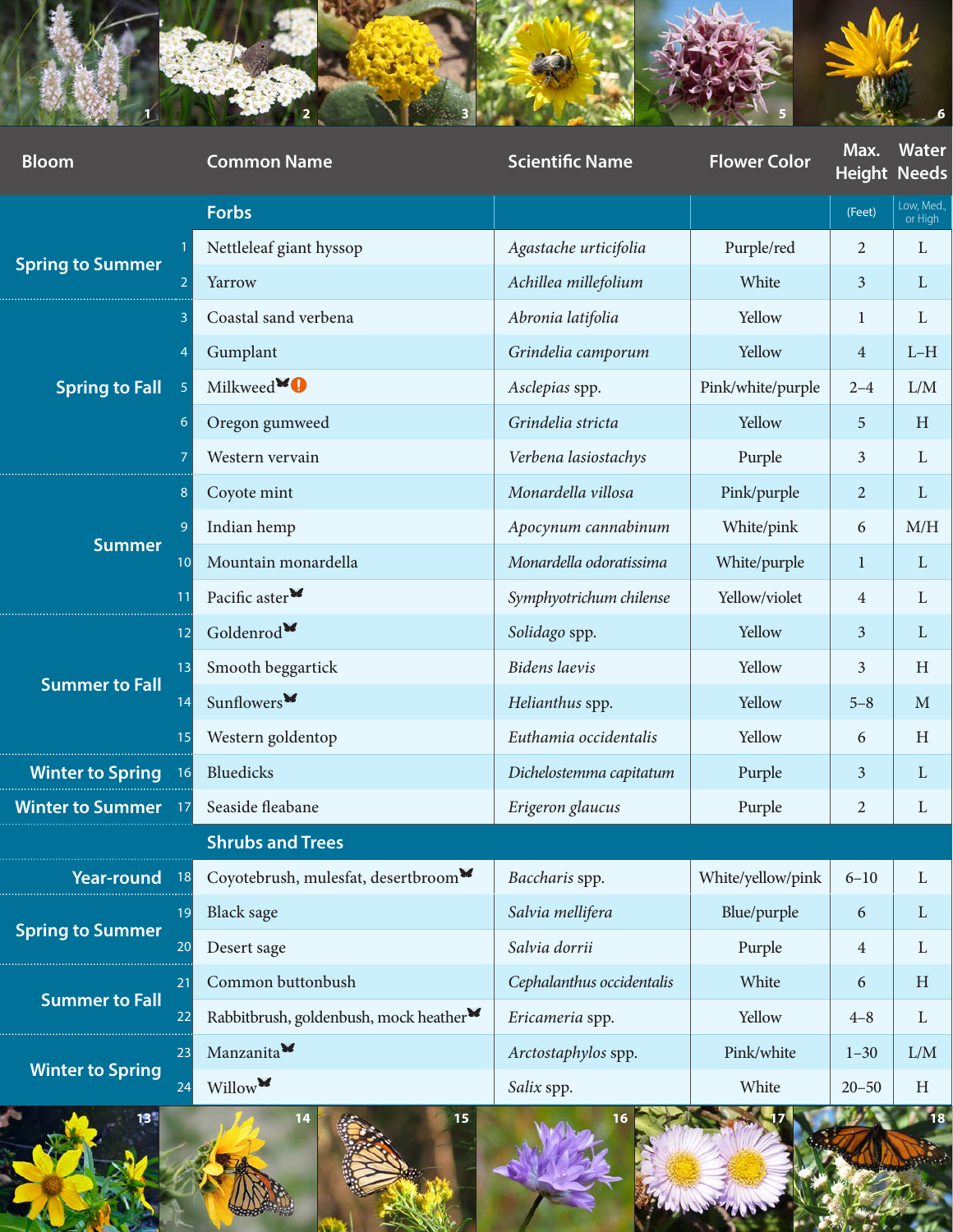PLEASE NOTE: *In general, milkweed should not be planted within 5 miles of the coast north of Santa Barbara, nor within 1 mile of the coast from Santa Barbara south. These areas are generally outside of milkweed's historic areas are generally outside of milkweed's historical range and planting milkweed too close to overwintering sites may interfere with monarch migration and overwintering behavior.*

**7 8 9 10 11 12**

All species perennials, unless otherwise noted. Monarchs can be found year-round in California.

Establishes better from transplant than seed. Tolerates clay soil and wet or dry conditions.

Tolerates clay soil and wet or dry conditions. Attractive to many insects.

Tolerates salt spray and prefers sandy soils. Can bloom year-round.

Tolerates clay soil and wet or dry conditions.

Monarch caterpillar host plant. <sup>1</sup> Likely entire genus is attractive to monarchs.

Wetland / riparian.

Good butterfly plant. Tolerates seasonal flooding, sand and clay. Can be used for erosion control.

Requires good drainage.

Poisonous to humans, pets and livestock.

Does best at mid to high elevations. Attracts many species of butterflies.

Tolerates clay soils and wet or dry conditions. Kikely entire genus is attractive to monarchs.

Important late-season forage for bees, butterflies, wasps, beetles, and more. K*Likely entire genus is attractive to monarchs*.

Prefers wet areas and can be used in bioswales. Attracts beneficial insects and butterflies in the fall.

Excellent butterfly nectar plant. Attractive to many insects. **K**Likely entire genus is attractive to monarchs.

Wetland-riparian. *Elikely entire genus is attractive to monarchs.* 

Attracts bees, butterflies, and hummingbirds. An early spring bloomer.

A great butterfly plant.

Easy to grow and attractive to many insects. **V**Likely entire genus is attractive to monarchs.

Important butterfly and hummingbird plant. Quail eat the seeds.

Very drought tolerant.

Fragrant, showy flowers that attract butterflies.

Great late season nectar source for bees and butterflies. Very drought tolerant. Klikely entire genus is attractive to monarchs.

Some species/varieties are very drought tolerant. **V**Likely entire genus is attractive to monarchs.

Tolerates sand and seasonal flooding. Important wildlife plant. KLikely entire genus is attractive to monarchs.